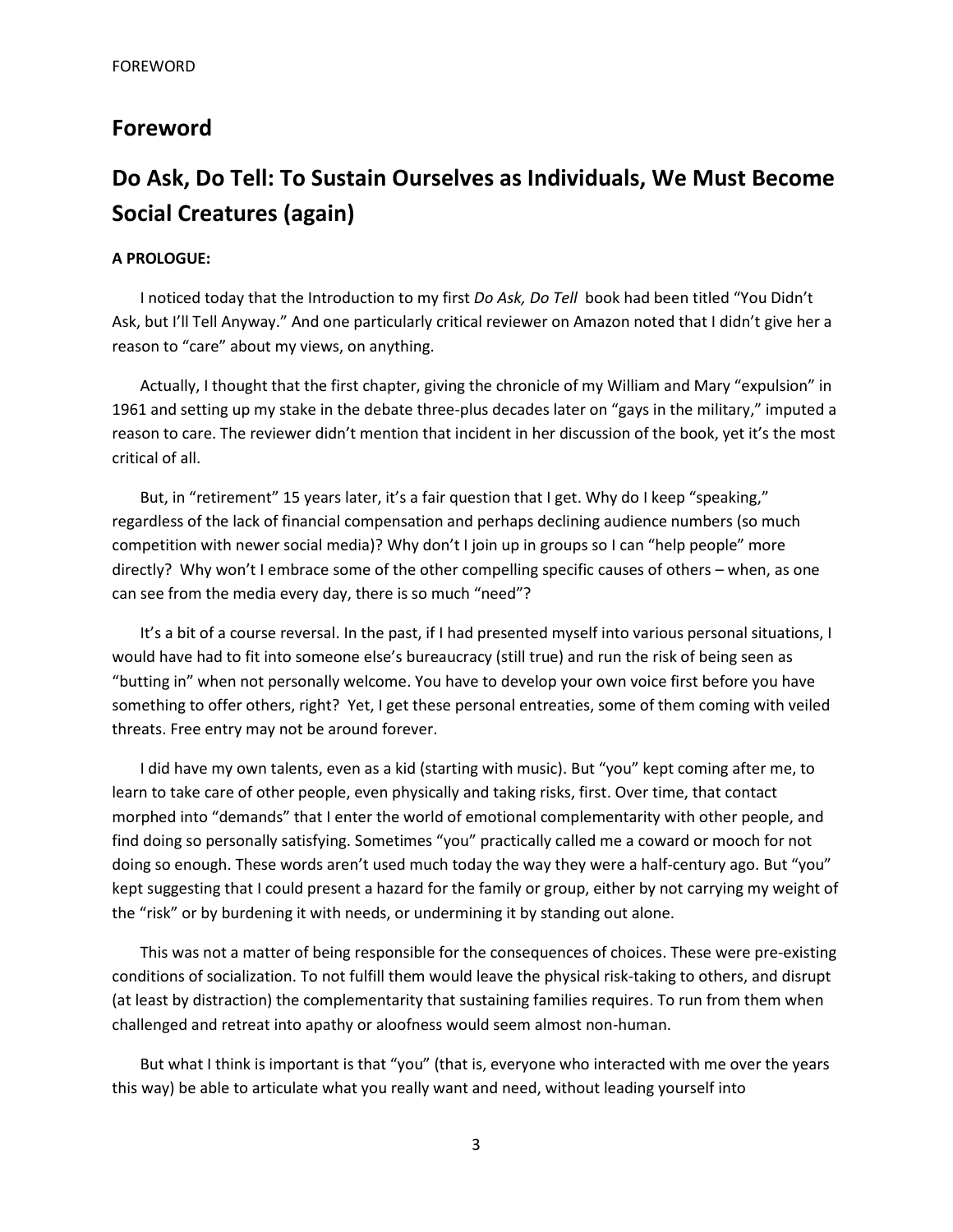contradictions. And I think that the progressive part of the social and political spectrum, which might see "your" behavior as bullying or a bid for social control and superiority, should listen to what you say. By writing and publishing my own perceptions, I can help and even make "you" say it.

I think "your" idea is something like this: People have to "step up" to challenges, related to the real needs of others around them, often in circumstances that they don't get to choose. (A particularly striking example in my own life concerned the Vietnam-era military draft, countered by deferments.) "You" see making everyone "pay his dues" as a way to bring some underlying fairness and common meaning into the lives of others whose circumstances will always be economically and politically unequal. "You" believe that navigating this test satisfactorily tends to lead one into stable, permanent relationships that express emotional complementarity or "polarity" – usually traditional marriage with children, and responsibility for other generations, in both directions. In time, the unchosen challenges become more about emotion and domestic needs, and less about external threats – for example, the increased need for eldercare with longer life spans (when people have fewer children).

At some point, my reaction to all this, as it played out with considerable irony in my own life, suggests principles – moral or ethical, social, political, and maybe legal – that would apply to a lot more people than just me. Call it a use of "inductive reasoning." It becomes a systematic examination of the question as to how people who are "different" should behave and deploy themselves, at least when capable. People like me. Oh, I know, we are all "different" in some way.

But the basic reason that this "matters" to "all of us" is renewed concerns about sustainability of freedom, from all kinds of influences (climate change, and terrorism driven in part by indignation), as well as the opportunities provided by modern medicine, which demand unprecedented personal attention from others.

I've always viewed the questions around "dangerous difference" through a moral lens. That's how things were seen as I grew up in the 1950s. The idea of mandatory sharing of sacrifice was very real then. In more recent years, as appreciation of diversity has grown, there has developed more interest in learning the science of "disability," which often masks hidden gifts that add to diversity. I don't have a clear medical explanation for my own physical difficulties, which kept me from physical competitiveness, learning to swim, and making normal social competition a source of shame – meaning I needed an alternate path in life – which in my case worked, but which could be taken away if I have to fight other people's battles. Was my problem a kind of mild autism or Asperger's? Maybe. Could it be circulatory? Possibly. Motivational and attitudinal? At some point in my later life I should do a full medical workup to find out.

If I'm able to grasp the significance of my "difference," does that increase my responsibility to "step up" to meet the needs of others when challenged? I certainly see that recalcitrance in going along with the need for interdependence, forgiveness and acceptance of attention from others when really needed, can put others in jeopardy, too. Perhaps if I don't respond when I could, I forfeit any chance to claim victimhood later when something happens to me.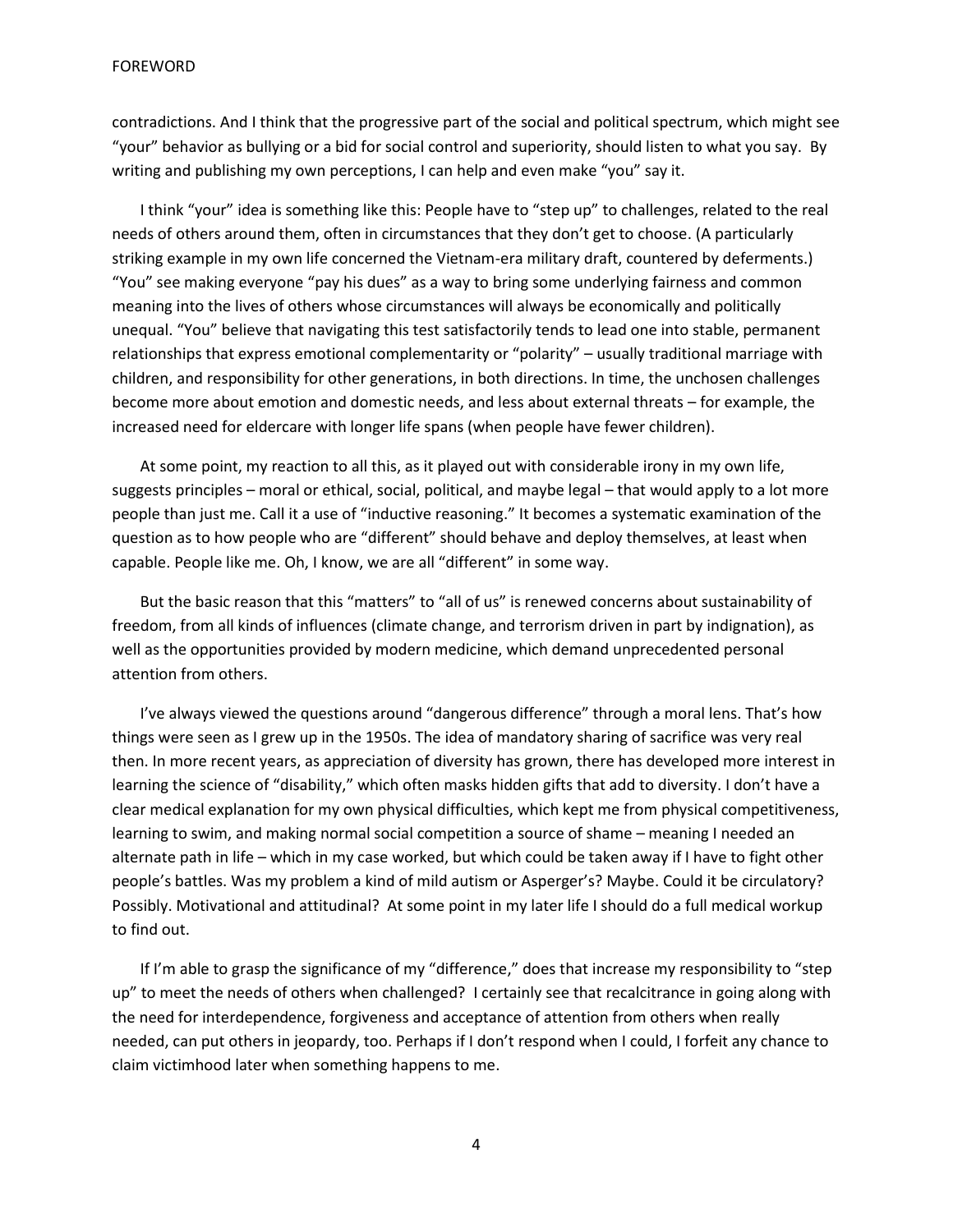In order to provide historical perspective, I'd like to summarize the progression in the "direction" of my thinking since my first book.

The 1997 book started with an effort to anchor basic fundamental rights to "private choice" for "homosexuals" (whether the term refers to immutable traits or deliberate desires). It focused on "due process" rights, protecting people with certain patterns of adult intimate interest from government (or systematic societal) intrusion. Quickly, I saw how protecting these rights correlated to anchoring fundamental rights of individuals in all kinds of contexts (particularly self-expression, self-defense, and faith or its lack thereof).

There used to be, a few decades ago, a cloudy perception that "homosexuals" might undermine the reproductive future and emotional solidarity of a community, even though (ironically), "they" didn't directly threaten specific marriages in the usual sense. (The distraction seemed to be a more dangerous threat then.) So police raids and the various tactics of McCarthyism were seen as making "examples" of nonconformists based on presumptive (but not direct) evidence of supposed wrongdoing. (We saw that thinking with the military's "Don't Ask, Don't Tell" policy.) So the basic personal rights of "homosexuals" needed to be protected. In a broader implementation of the same idea, the fundamental rights of all those who were "different" needed to be formally strengthened, perhaps with a "Bill of Rights 2" (although maybe the government wasn't the only party with threats to parry). At the same time, the practical problems that "traditional" families faced in an increasingly permissive and individually competitive culture needed to be faced. These were posited in terms of the economic aspects of most "family" issues. For example, "inequality" in wages, benefits and taxes or even partnership (marriage) rights of "single" people (loosely equated to the childless) needed to be balanced against increased disposable income.

After 9/11, and the evolution of many issues during the past decade (including the way social media is interpreted) and my own prolonged experience with eldercare (which I could not "choose"), my view of the whole process went into retrograde, rather like a palindrome. The basic moral conflicts came between the need for the individual to be and express himself, compared to a valid need for society to have people submit their egos to the common interest sometimes (often posed in religious terms, like Allah). This conflict seemed to co-exist with an increasing need to treat people as equally as possible in public policy with regard to any characteristics (biology class!) that seemed largely immutable and beyond the purview of choice (sexual orientation). But the biggest concerns go deeper than economic parity, derived from equal protection, which had followed behind due process (for example, Sandra Day O'Connor on *Lawrence v. Texas*). This dichotomy had morphed, away from economics, to following a map of the human heart.

### **AN INTRODUCTION (Finally):**

So here I am, tinkering with my fourth (or third or fifth, depending on how I number opuses) book, probably "just" an e-book, bringing up to date all the "libertarianesque" materials of my other books, and drawing together all of my media efforts, including my blogs (over the past five years) and plans for a film on my *Do Ask, Do Tell* story.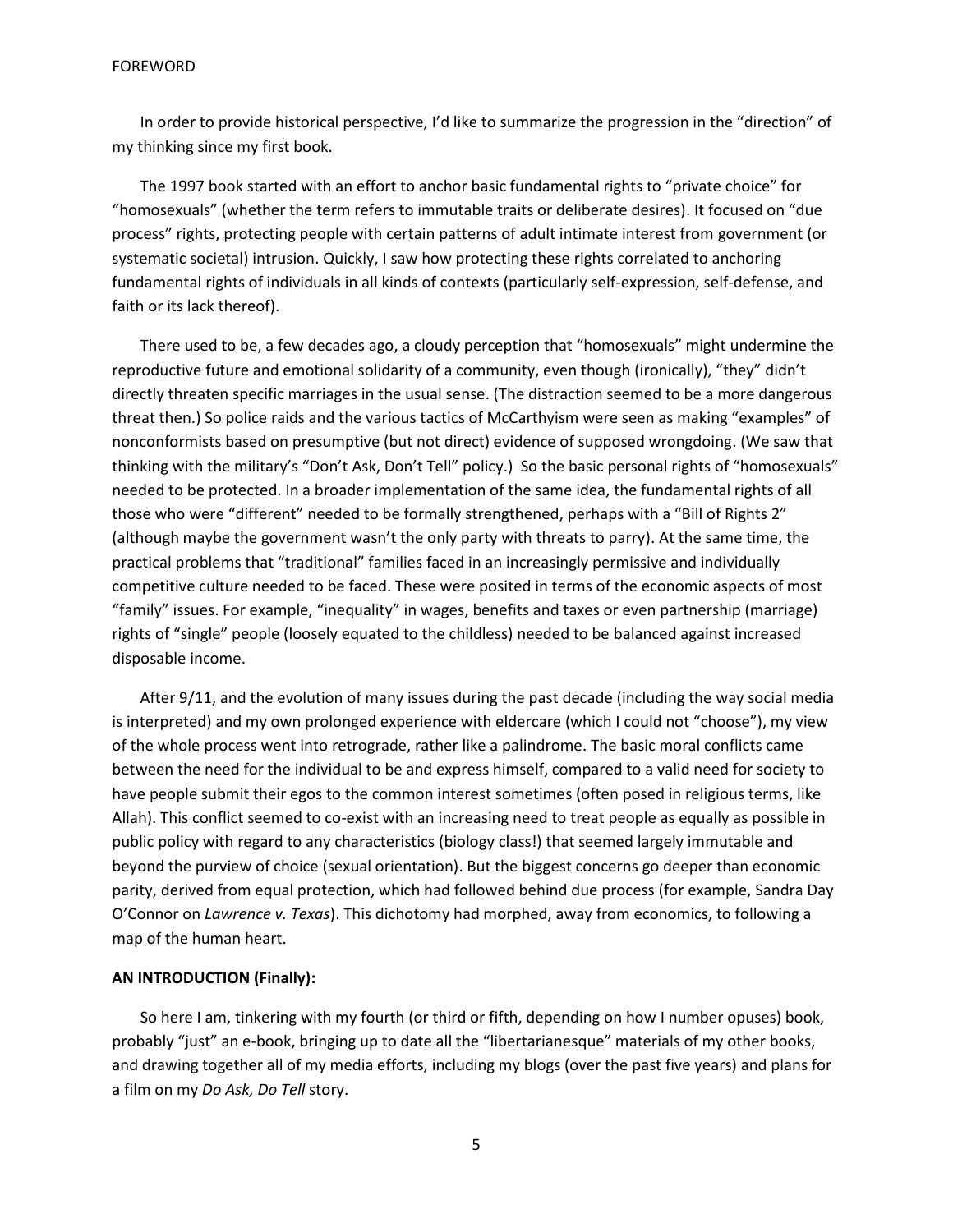But why another non-fiction "book" first? I do think I have a somewhat modified message, compared to the optimizing (and talk of rights-affirming constitutional amendments) back in 1997. A lot has happened since then, some of it not good. In fact, I have to write to examine another "inconvenient truth," or at least a most inconvenient hypothesis.

I wonder whether we will be able to maintain our civilization as we know it, and our sense of freedom, if we insist on following the thinking of hyper-individualism down to its consistent, logical conclusions. I wonder if we will care enough about the world that we leave future generations if so many of us have opted out of raising families at all – even though the reasons why many of us did are now pretty straightforward to explain, partly in terms of gender issues, and more recently because of the enormous demand we place on parents to take total responsibility for their own "choices." I am concerned that many of us who think we behave pretty "responsibly" (as usually measured by FICO scores, for example) are not aware or even concerned about the unseen sacrifices of others that allowed us to remain at advantageous perches, having gotten ahead or butted in line. We do face serious challenges of climate change, resource depletion and infrastructure degradation, and ordinary norms of personal responsibility don't fully take these into account. We may have a false sense of independence that is really not sustainable.

Sometimes personal accounts, if long and rich enough, can help explain the nature of changes that can affect everyone. That's particularly the case for someone who is "different." Now, if one is "unconventional," one lives far enough away from the center of personal involvement (in the everyday sense) to take in, with some leverage, a long view of it, like an alien anthropologist looking at a planet from a nearby moon, perhaps, and sometimes making inconspicuous, harmless visits. The person who is different becomes very aware of wanting to make and achieve his (or her) own goals, not just those set for him by others. But his needs will expose him to surprising interdependence with others, much of which may be unwanted. He is affected by how well others do. He gradually learns that the family and large community, even country, has to function with some kind of internal consistency and some shared goals that sometimes can require the sacrifices of individual people, including "him" (or "her"). He admits that he shares his own rooting interests, or else his own individualized efforts could become meaningless. He senses that he does need a stake in others.

The person who is "different," then, faces challenges in responding to what society (including family) may demand of him. These can rise to the level of moral concerns (or have always been seen from a "moral" perspective, regardless of immutability). Yet, preoccupation with morality on the individual level (or even a "pay your dues" type of thinking) can fall short in situations where the longterm sustainability of the "group" challenges everyone.

What do I mean by "different"? I think the word refers to personality and cognitive traits that tend to lead the individual to be particularly interested in self-expression and public recognition, with less interest in "fitting in" and meeting directly the real needs of people in a local (especially) family situation, but with some genuine deployable talent in expressive or innovative arts. The expectation to meet others' "needs" does not necessarily follow from personal choices or conduct; it has more to do with "common good" at some social level. The person is often less able than average to interact socially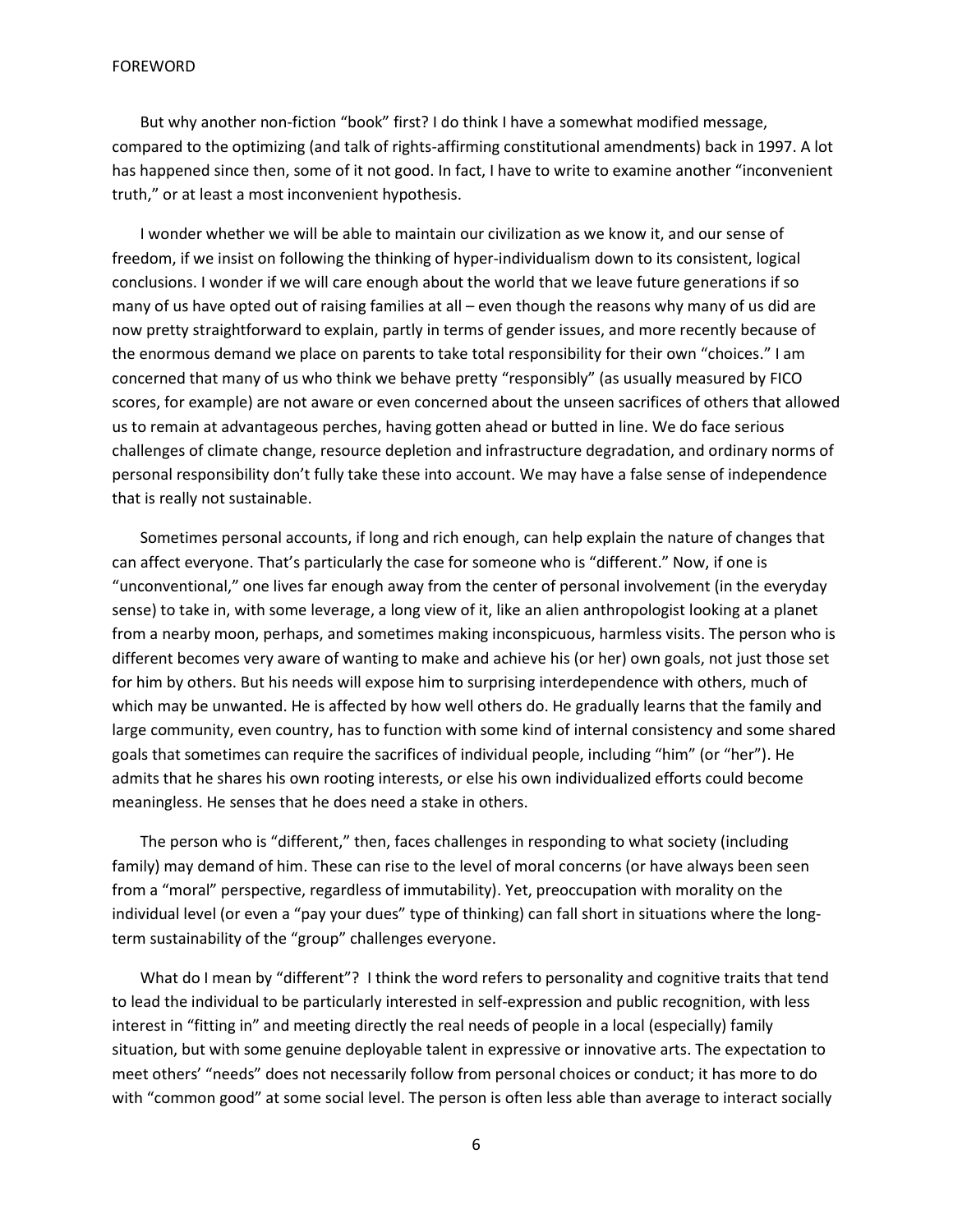with others, to share everyday mundane adaptive chores expected by others, and to "compete." But the individual may understand cognitively (more than usual) that others are vulnerable if he does not react to need when he sees it.

In my own life, I certainly had to deal with demands from others in a couple of areas: in being able to pursue what my first choice of career should have been (music), and later, in settling into my own sexuality. These areas overlap, but they are not synonymous. But it's obvious that my "difference" and sometimes my desire to have that noticed did make others "uncomfortable." If I were merely inconsequential, I could safely be ignored and left to my own devices, but sometimes I was not. Others feared that I could compete with them by my own rules, or "step on their toes" without facing the same risks and challenges that they faced (with the gender rules of the conventional heterosexual world, or with the chains of social authority in the family, business, and other areas of community). A good example of how this played out early in my life is provided by my own story of my own experience with the military draft. But then, for about three-plus decades, I lived "individualistically" (and "expressively") with gradually less intrusion from others, generally. With my mother's long illness and caregiving concerns, some of this sense of disruption would return and close a "moral circle."

In my own youth, I experienced some difficulty in competing with other boys as expected. My early report cards show a curious concern from teachers about over-dependence on others (and what I couldn't do for myself isn't always clear), but in the main it seems that the biggest concern may have been over my not "doing my part" to look after others in my own environment and family, especially over gender issues. This came to be perceived mainly in moral terms, not as a matter of possible disability. I was somewhat in a gray area; were I raised today, there would be more medical attention to issues like "mild" autism or Asperger's, or whether there was another physiological – genetic or congenital or perhaps acquired from pollutants or infection – for my falling behind in physical coordination. By third grade, I was aware of my interest in music and had started piano lessons, and eventually became interested in composing, as well as collecting classical music records, as I had a gifted "ear" for remembering and identifying music. Perhaps that talent, through premature pruning, crowded out other developmental opportunities. I was aware that music could become a source of distinction and public recognition for what I would be good at, but I also received a message that this would not be a morally appropriate outcome unless I "paid my dues" and carried out the responsibilities of manhood, to protect women and children (as with the draft issue) and later marry and have children. (While military service and the whole draft and deferment issue had accentuated this sort of problem up through the Vietnam era – a curious paradox given today's recent debate on "don't ask don't tell" –, other "dirty jobs" and regimented, manual labor "real" jobs with low pay overseas that we depend on others to do for us, keep the issue alive.) Otherwise, I would become a kind of "burden" or even mooch, having to be defended when I should be participating in doing the defending. This sort of thinking did, I suppose, contribute to my becoming steered away from a career in music when I honestly believe that I had the natural talent for it and would have worked hard enough. The careers of others in more recent history could provide interesting comparisons. When I grew up, others were concerned about my performance as a family or community "team member" before they would field "explanations," even medical or immutable in nature.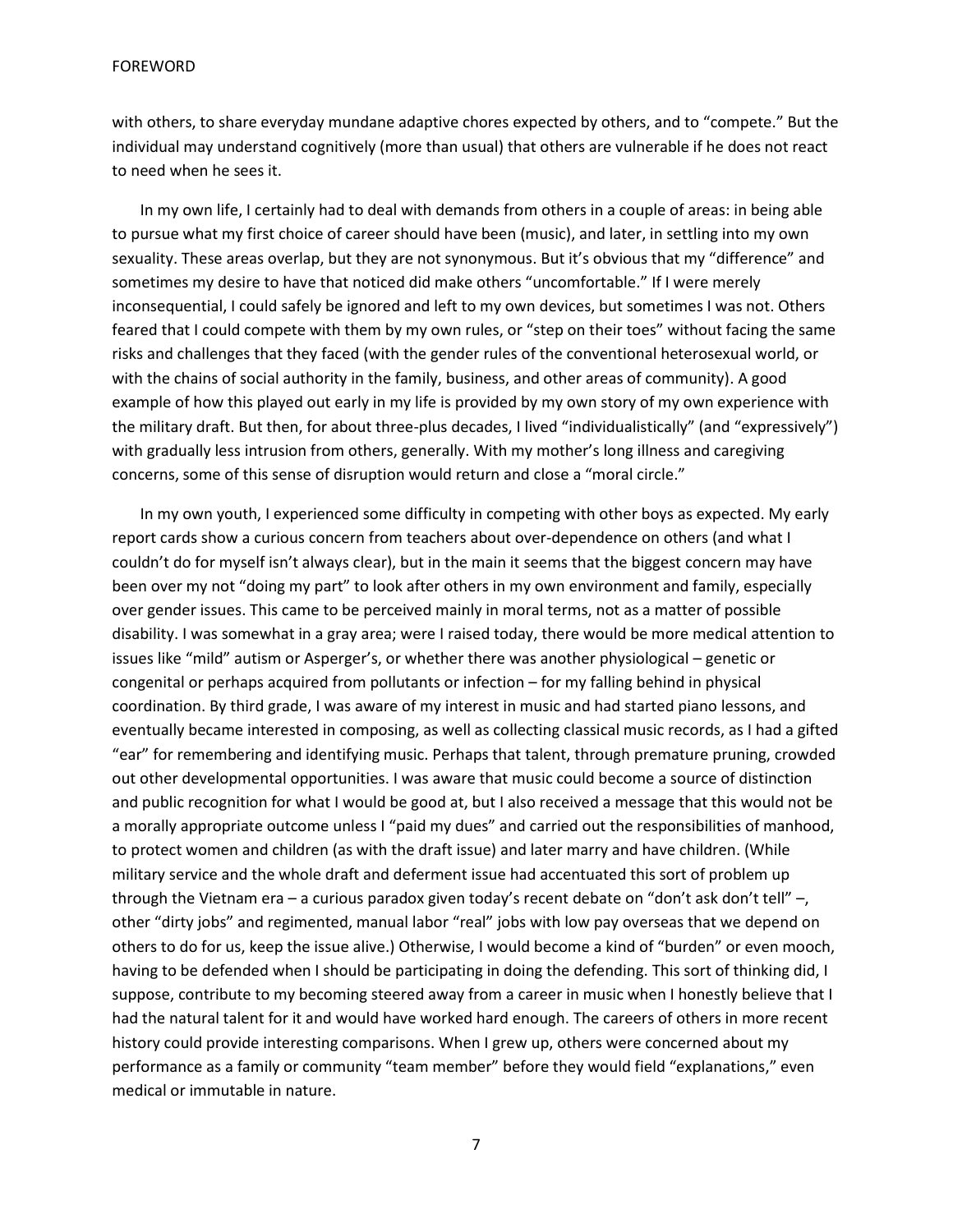Later, as my first book chronicles, my exploration of my own homosexual orientation would meet resistance – to say the least – and a false start, with a "second coming out" at around age 29. I had to "pull teeth" to meet logistically my own social needs, so I could not always be as attentive to the needs of others as may have been expected. I did not have the same opportunity as many people to experience being "desired" by others on a certain superficial level, although maybe that's a good thing in a way. It could have saved my life (as history since shows), and being judged by looks is not such a good way to live.

Being "different" is not the same as being gay; the Venn diagrams for these regions have their own overlapping and separate areas. In the past, when homosexuality was apparent, it became "the issue." Others were very determined to see it as a Biblical sin or sickness but could never say why; if homosexuality presented moral issues, they were certainly very distinct from most other moral areas where it is more directly apparent how other people get harmed. Did a lot of it have to do with the "tribal" importance of making everyone share (and not just watch) the (often gender-specific) risks and responsibilities of procreation and generation-raising? I think so. Being able to count on loyalty to other blood family members, important for family survival in the past, was a major factor. Of course, "loyalty to blood" has a downside, of possible neglect of one's more distant neighbors (very much an issue in the Gospels). Some of what we call "homophobia" or "homohatred" seems to come from social hierarchy or social combat (as related to bullying), the need to find reasons to feel superior to others who do not perform seemingly critical functions for the family.

My experience with eldercare would make a strong moral point: one's responsibility for others is not always a result of personal choice (as for children as a result of "chosen" acts of sexual intercourse), but is essential to belonging to a sustainable community. One can see that the Gospels make this point repeatedly (as do practically all major faith systems). There was a deeper issue of my experiencing the "expected" level of emotion for other family members (or those in a community) when I had not been directly responsible for creating the situation. The demand of that kind of devotion from me seemed a bit humiliating, inasmuch as I had "failed" to "compete" in a conventional sense for the "right" to progeny as a youth. I became very determined not to let anyone force unwanted emotional encounters upon me or dump them in my lap, which is something that is happening now all the time to other "adult children" as eldercare (especially Alzheimer's) increases exponentially. In retrospect, this sequence in my life makes me go back and relive the way I felt about people earlier in my life and understand why I turned down some "opportunities" for pursuing marriage and family that others seemed to be trying to steer me toward.

My tendency toward building an emotional life around "upward affiliation" and refusal to bond with others whom I saw as non-intact would become a topic of moral controversy at times in my life, attracting sporadic but inconsistent rebukes from others, but just sometimes. It was particularly an issue during my "hospitalization" at NIH during that "X-men" period of 1962. There was a particular concern that emotional (or internal sexual) response was a passive process, triggered by superficial attributes which then took on existential significance, implying, at least through initial indifference and some subsequent attention-getting, possible hostility to others who, like me, had not "measured up" in some significant area. At the same time, there was recognition – and fear – that one could build a productive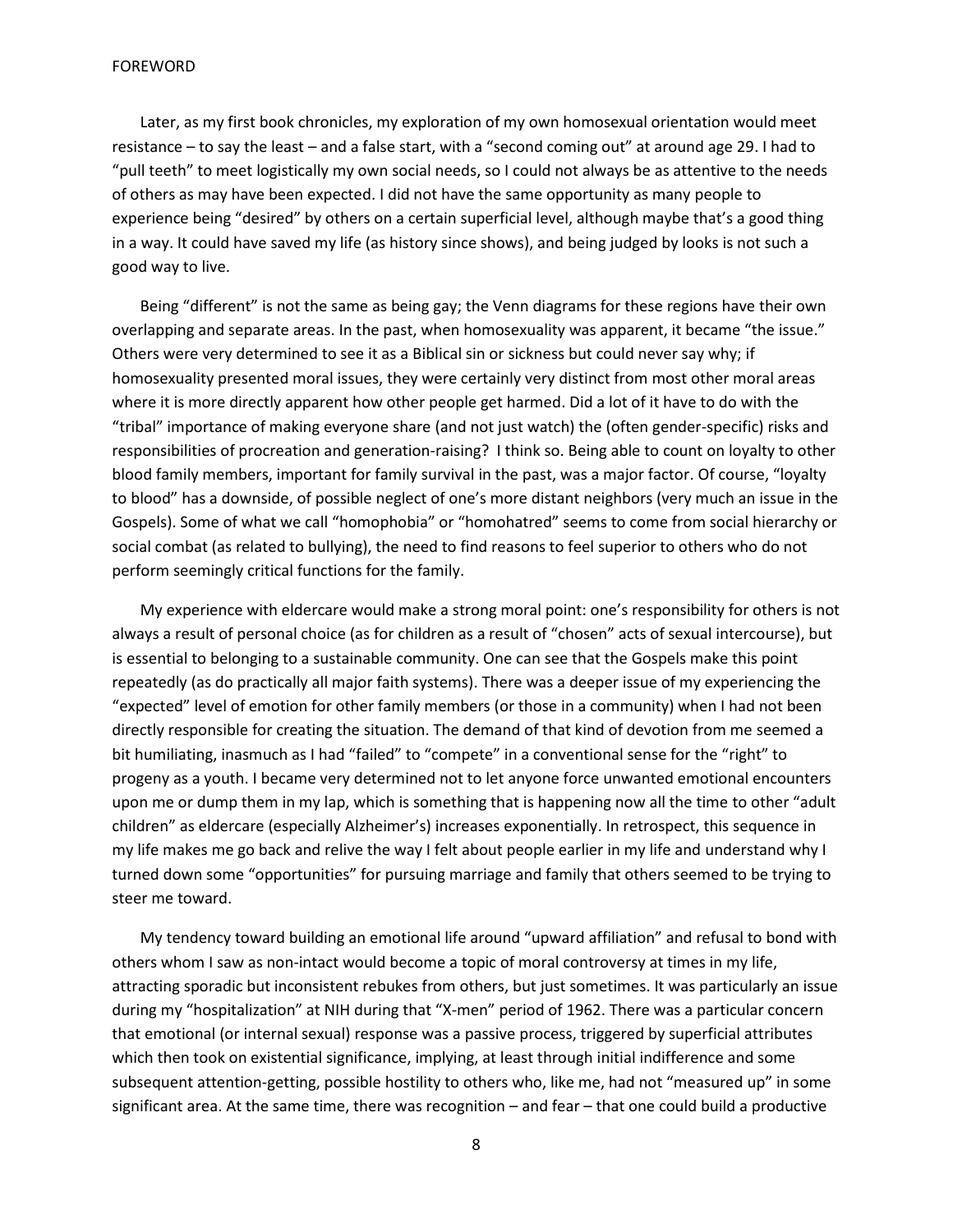life and outreach-from-distance from a psychological makeup that had become predicated on a lot of fantasy with relatively little interest in present-tense emotional commitment. This sort of thing can lead to a social value system that lends itself to authoritarian political changes: communism (with ideas like the Maoist "cultural revolution" where everyone [except the highest elite] takes turns becoming a peasant), or fascism, where only individuals who "make it" are considered worthy of attention or even of living. And a dangerous thing is that authoritarian systems, channeling personal motives into obedience, do seem sustainable – until they make enemies and are taken down from without, or, as today with the Arab Spring, can collapse from within with the freer flow of information. But it's becoming clear that dependable personal freedom depends on some emotional spontaneity among ordinary people. Even as I know this intellectually, I resist and resent demands from others to join in their collective, even "solidarity-based" emotional displays (and demonstrations).

The developments of the past ten years or so (since 9/11) have shown that, whatever our practice of "personal responsibility" in a highly individualized sense, we may become more vulnerable to circumstances beyond our normal span of control, and in more need of others (and "God") than we want to admit. Adversity seems to be increasing again: first because of the asymmetry of terrorist threats but also because of climate change and environmental change, some of it surely manmade, leading to bigger and more destructive storms. The whole libertarian idea of property rights comes under some scrutiny, beyond the old debated objections to regulation and zoning, to include the idea that wealth ought to be perceived as "in trust," ultimately for the benefit of others, which can arise suddenly because of unexpected circumstances.

When I began to write these books, I felt a conviction that I was indeed adding objectivity and intellectual honesty to the debates on issues that tended to be polarized, victimhood-based, and tribal. My grasp of "personal responsibility" has certainly become more nuanced in recent years.

# **Some Remarks About How This New Book Would Relate to Previous Books and Web Pubs:**

It's well to recap the books that I have already published.

In 1997, *Do Ask Do Tell: A Gay Conservative Lashes Back*, which took the position of emphasizing personal responsibility for the self, limiting government's role in the life of the individual, and letting the market handle the more nebulous concerns about socialization and "family values," while recognizing that they can be significant and long-standing issues that do affect social justice in a broader sense. This book was republished as print-on-demand by iUniverse in 2000 after the first printing ran out, and is available today.

(1) In 1998, *Our Fundamental Rights,* a brief supplement to (1), looking at fundamental rights in a functional sense.

(2) In 2002, *Do Ask Do Tell: When Liberty Is Stressed*, answering 9/11 and other challenges like the COPA issue, analyzing threats to liberty as they had evolved since the first book (replacing a briefer pamphlet published in 2000 before 9/11).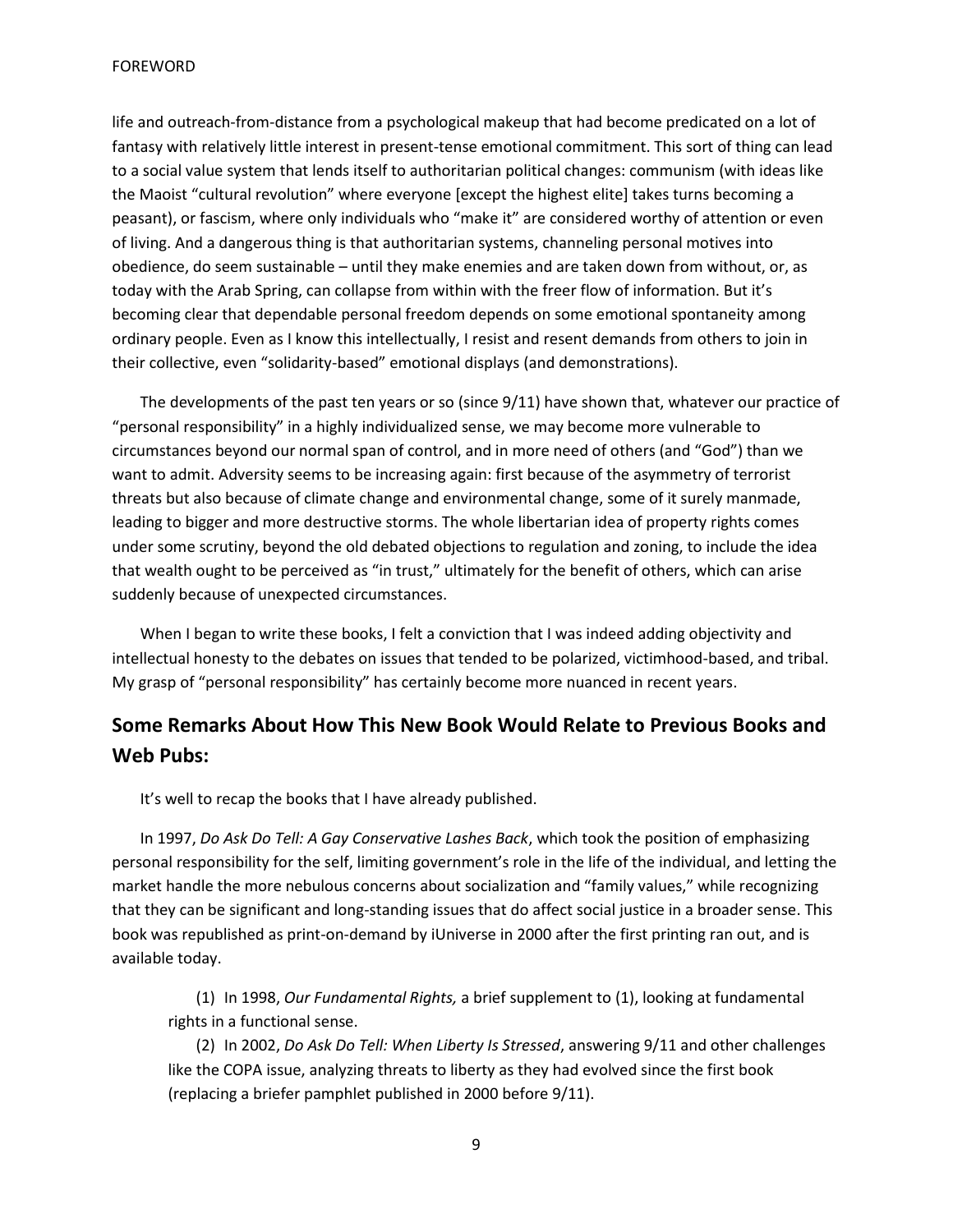This newer book picks up on the experience reported in the earlier books after a sobering period in my own life that makes the importance of socialization much more real and immediate to me than they had been in 1997 and even in 2002. One aspect of the past decade is the repeated tendency for people to approach me and try to get me interested in selling their agendas even if it meant dropping publishing on my own. I don't like to be recruited to other people's causes, but I understand some of the needs that drive these personal approaches.

The new book will comprise five new essays that put my "memoirs" (aka "manifesto") in the format of, what (at age 67) have I accomplished with my life?

As I look at this, I see five big areas:

(1) I developed my musical ear and composed, although my work did not get performed professionally. But maybe with technology, I have a chance.

(2) I fought for the end of the military "don't ask, don't tell" policy by relating it in a book and concentric web presence to a critical incident in my own life. That turned into an existential examination of the whole experience of male homosexuality, and how it relates to self-concept, and showed that the military gay ban was indeed a singularity around which other public policies related to individual rights circulated in a kind of "perfect storm" or vortex.

(3) I developed a way of connecting the "content" (or "content instances") of today's major social and political issues and displayed them in a free-entry environment in a manner that forces them to be faced. Part of my self-publication journey, from desktop into the Internet and social media, took me into the COPA litigation, but implicit content and online reputation turned out to be the real issues, mediated by a surprising twist in the development of social networking online.

(4) I had a 31-year "conventional" career in information technology, mostly mainframe.

(5) I took care of my mother. I wouldn't say this is an "accomplishment," but the whole eldercare matter took such an unusual and disturbing course that the story needs to be told.

While my ideology in the 1990s stuck to a narrow line on "personal responsibility," I've come to see how, if one doesn't understand the calls to deal with people's real needs, that idea can drag itself down to a totalitarianism "for the worthy." I sensed that even then. I saw the narrative of my book as tracking to a political message, finally ending in my two proposed constitutional amendments. The first four chapters were narrative, like a non-fiction novel; the last two turned toward analysis. (An earlier version had proposed two parts comprising three narrative chapters and four analytical commentaries, a twomovement, "Op. 111" type of structure.) I would supplement this with a second book in 2002, a series of essays to deal with 9/11 and COPA and other issues that had surfaced.

I won't rewrite the first book, but it's interesting to propose a restructuring, with a comparison to chapter numbers in the first book now.

Chapter 1. The 1950s: my early music education, and switch to science under Cold War influences. Key event: my Science Honor Society "initiation" in my own home in December 1960, an incident that foreshadows many others.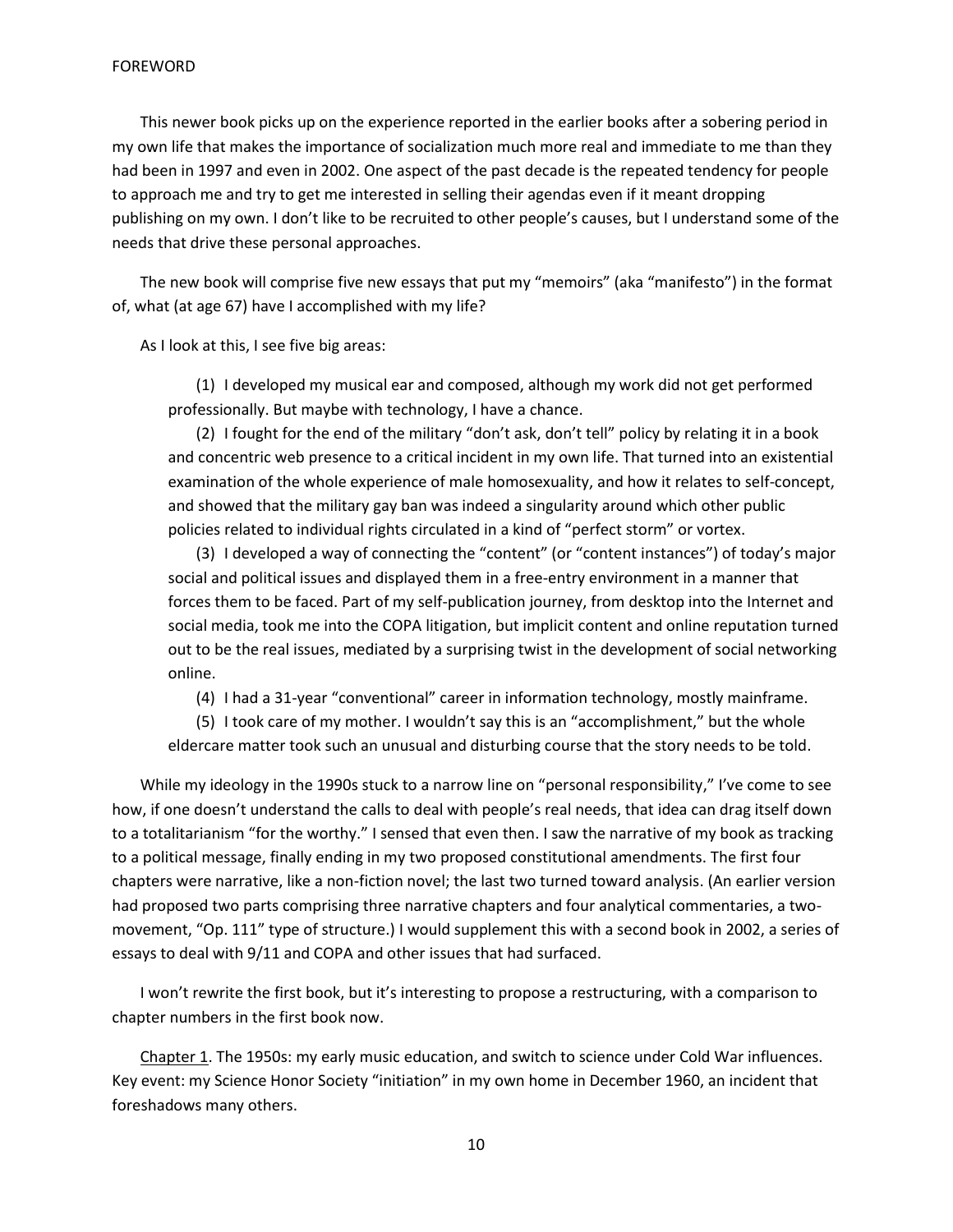Chapter 2. The early 1960s: the William and Mary expulsion and NIH therapy (Chapter 1 now).

Chapter 3. The late 1960s: graduate school and my Army hitch (Chapter 2 now).

Chapter 4. The 1970s: second coming and stagflation (first part of Chapter 3), ending with a bizarre foreshadow of the epidemic in 1978.

Chapter 5. The AIDS epidemic, and coming back to sanity (second part of Chapter 3).

Chapter 6. The 1990s: gays in the military, and the broader debate on gay equality (Chapter 4, some of 5 and 6 now).

Chapter 7. Revolution: anyone becomes famous. COPA and implicit content, and the process of starting to second-guess freedom after 9/11 (late 1990s to early '00s). This tracks to Chapters 9 and 10 in my second DADT book.

Chapter 8. Eldercare (late '00s).

As I peruse this outline, I notice that my life falls into three periods: The "Music" period, up until my "Second Coming" when my feelings and attitudes were well established without officially accepting my identity; the "Personal Period," when intimacy was the main issue, and, with my publication in 1997, my "Broadcast Period," up to present day.

It is still interesting to me, as hinted above, how all of this was generated "concentrically" by a certain link I made in 1993 between the debate over gays in the military and my own expulsion from a civilian college in 1961 for admitting "latent homosexuality," followed by my own unique experience with the draft and military service. All the other issues built up around this dichotomy, particularly those problems related to the tension between the childless and those willing to commit to and sacrifice for progeny (usually their own children) who will follow them into a future (including the so-called "demographic winter" debate). But my (even) take on the 1993 debate now would be more subtle, as the whole unit cohesion problem seems to bore into our dichotomy as human beings: we must be or become both individuals and social creatures in a way no other "animal" is. (Sorry, cat lovers. I admire lions, too.) It's interesting particularly how the debate on the right of privacy has taken on so many directions, as the Internet has created a culture of both sharing and necessary public self-promotion – and even questioned the ethics of trying to lead a double life. It's also interesting how self-promotion can force one to become more social again in order to earn "the privilege of being listened to."

This new book does not re-iterate or reproduce the personal narratives already covered in other books in detail, but it will refer to them.

My web presence was originally based on my first and then other two books, but expanded into blogs. I admit that I have a lot of redundancies, and need some "consolidation," rather like that imposed by corporate raiders. Soon, I'll provide more details (online) on how to navigate through the "restructured" presence.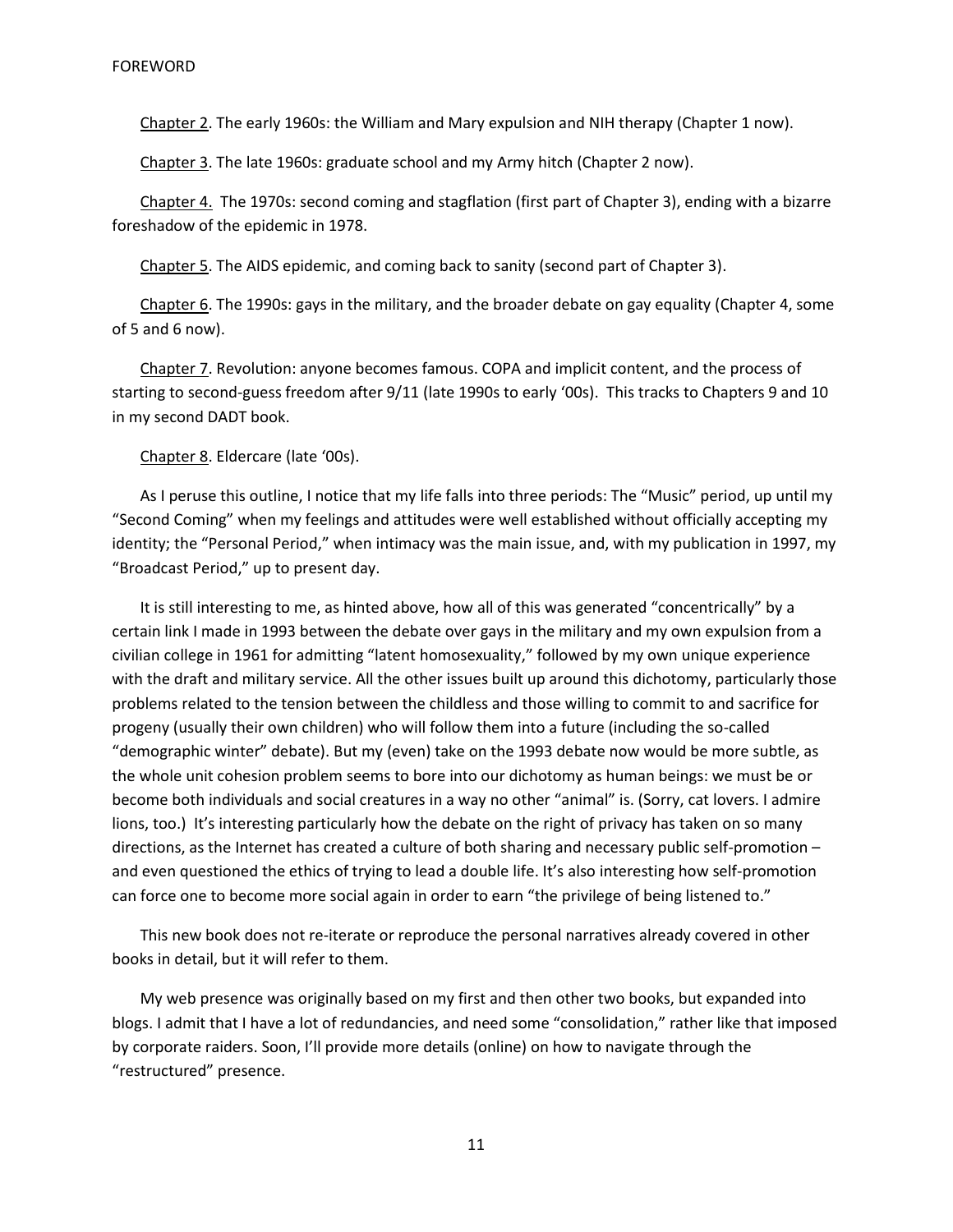In my first book, I proposed constitutional amendments and policies in a few areas where history has proved me "wrong." These matters particularly include the "federal" provisions in DOMA (the Defense of Marriage Act), the adult verification concepts associated with COPA (the Child Online Protection Act), and a well-founded criticism by one book reviewer on Amazon about my notion that elected representatives could, over time, "deconstruct government." I'll take these up in detail in subsequent chapters and explain how history has changed my positions somewhat.

While the first book was motivated by the issue of "equality" (in both rights and responsibilities) for "gays," the newer book sees being "different" as something much more encompassing, with sexual orientation sometimes a convenient proxy for something deeper. In the Introduction, I presented a summary view that anti-gay views were predicated on the notion that gays, because of some developmentally-related character defect, were mooching or "cheating the system" by evading responsibility for family. In the 1990s, I believed that theory could explain a lot of the past, but wonder if that gives "bigotry" too much credit for any moral reasoning at all. Perhaps I was too willing to look for rationalizations for what had happened to so many others and me. The world had to make sense.

The first book, in its Introduction, laid out a case for basing legal and moral systems on "personal responsibility," the favorite buzzword of libertarianism, especially when it refers to keeping promises (whether contracts agreed to or raising children one "chose" to sire). One could extend the concept to incorporate, recursively, responsibility for others just as part of the community, and outside the official "akashic record" (money). Generally, societies have pressured, usually with legal requirements, that every able-bodied adult share some risks and duties (like military service, caring for the elderly, maybe even raising siblings' children when needed). Modern liberalism (and certainly libertarianism) rejects the idea of legal or political "fraternal" coercion on citizens, most of all those who are a little bit different. Nevertheless, certain things have to get done, for sustainability reasons, and cultures (even though protective of established religious or political power structures) resist allowing distractions from these goals. There is at least a practical need for people to do their shares, and to become socialized in the process. It's difficult for those who don't learn "social graces" to escape feeling like second-class citizens if circumstances prevent them from excelling in their own areas. Whatever progressive political correctness says, in practice personal sacrifices happen and don't result in equal outcomes. This most recent book retreats from legalisms, even righteousness, to look at what we need to face, and whether we want to face it personally.

Sometimes "conservative" politicians make appeals to narrow settings of libertarianism, most notably in recent years with respect to the health care (or "Obamacare") debate. They say government has no right to take property from one person to meet someone else's needs. They are certainly inconsistent in the way they apply this idea (although they try to relate it back explicit powers in the Constitution and "original intent"). But the bigger picture is a moral one. As individuals, we must take care of one another, sometimes outside of the scope of our choices; a practical world will pressure us to do that. For someone like me, this comes across as a moral question, which sometimes libertarians want to sidestep. The moral question eventually extends to the ability to care and find emotion in personal involvements beyond one's own expressive intention (that gets into "extended family" and "fellowship"